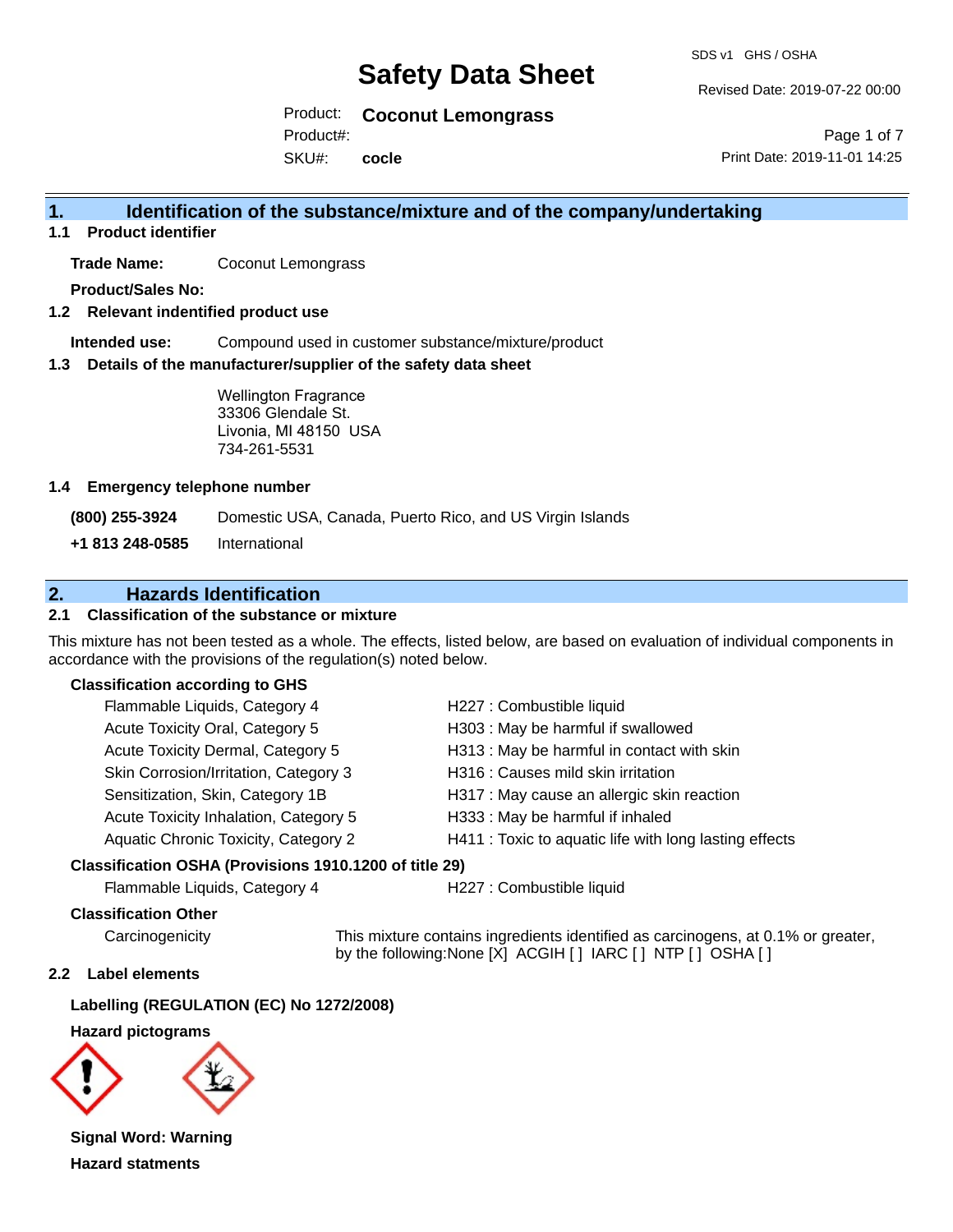#### SDS v1 GHS / OSHA

# **Safety Data Sheet**

Revised Date: 2019-07-22 00:00

Product: **Coconut Lemongrass** SKU#: Product#: **cocle**

Page 2 of 7 Print Date: 2019-11-01 14:25

| H <sub>227</sub>                | Combustible liquid                                                                                                                    |
|---------------------------------|---------------------------------------------------------------------------------------------------------------------------------------|
| H303                            | May be harmful if swallowed                                                                                                           |
| H313                            | May be harmful in contact with skin                                                                                                   |
| H316                            | Causes mild skin irritation                                                                                                           |
| H317                            | May cause an allergic skin reaction                                                                                                   |
| H333                            | May be harmful if inhaled                                                                                                             |
| H411                            | Toxic to aquatic life with long lasting effects                                                                                       |
| <b>Precautionary Statements</b> |                                                                                                                                       |
| <b>Prevention:</b>              |                                                                                                                                       |
| P <sub>235</sub>                | Keep cool                                                                                                                             |
| P <sub>272</sub>                | Contaminated work clothing should not be allowed out of the workplace                                                                 |
| P <sub>273</sub>                | Avoid release to the environment                                                                                                      |
| <b>Response:</b>                |                                                                                                                                       |
| $P302 + P352$                   | IF ON SKIN: Wash with soap and water                                                                                                  |
| $P304 + P312$                   | IF INHALED: Call a POISON CENTER or doctor/physician if you feel unwell                                                               |
| P312                            | Call a POISON CENTER or doctor/physician if you feel unwell                                                                           |
| $P333 + P313$                   | If skin irritation or a rash occurs: Get medical advice/attention                                                                     |
| P363                            | Wash contaminated clothing before reuse                                                                                               |
| P370 + P378                     | In case of fire: Use Carbon dioxide (CO2), Dry chemical, or Foam for extinction. Do not use<br>a direct water jet on burning material |
| P391                            | <b>Collect Spillage</b>                                                                                                               |
| 2.3<br><b>Other Hazards</b>     |                                                                                                                                       |

**no data available**

# **3. Composition/Information on Ingredients**

### **3.1 Mixtures**

This product is a complex mixture of ingredients, which contains among others the following substance(s), presenting a health or environmental hazard within the meaning of the UN Globally Harmonized System of Classification and Labeling of Chemicals (GHS):

| CAS#<br>Ingredient     | EC#                  | Conc.<br>Range | <b>GHS Classification</b>          |
|------------------------|----------------------|----------------|------------------------------------|
| 104-61-0               | 203-219-1            | $10 - 20%$     | H316                               |
|                        | gamma-Nonalactone    |                |                                    |
| 120-51-4               | 204-402-9            | $10 - 20%$     | H302; H313; H400; H411             |
| <b>Benzyl Benzoate</b> |                      |                |                                    |
| 5392-40-5              | 226-394-6            | $2 - 5%$       | H313; H315; H317; H319; H401       |
| Citral                 |                      |                |                                    |
| 5989-27-5              | 227-813-5            | $2 - 5%$       | H226; H304; H315; H317; H400; H410 |
| Limonene               |                      |                |                                    |
| $91 - 64 - 5$          | 202-086-7            | $2 - 5%$       | H302: H317: H402                   |
| Coumarin               |                      |                |                                    |
| $101 - 86 - 0$         | 202-983-3            | $1 - 2 \%$     | H303; H316; H317; H400; H411       |
|                        | Hexyl cinnamaldehyde |                |                                    |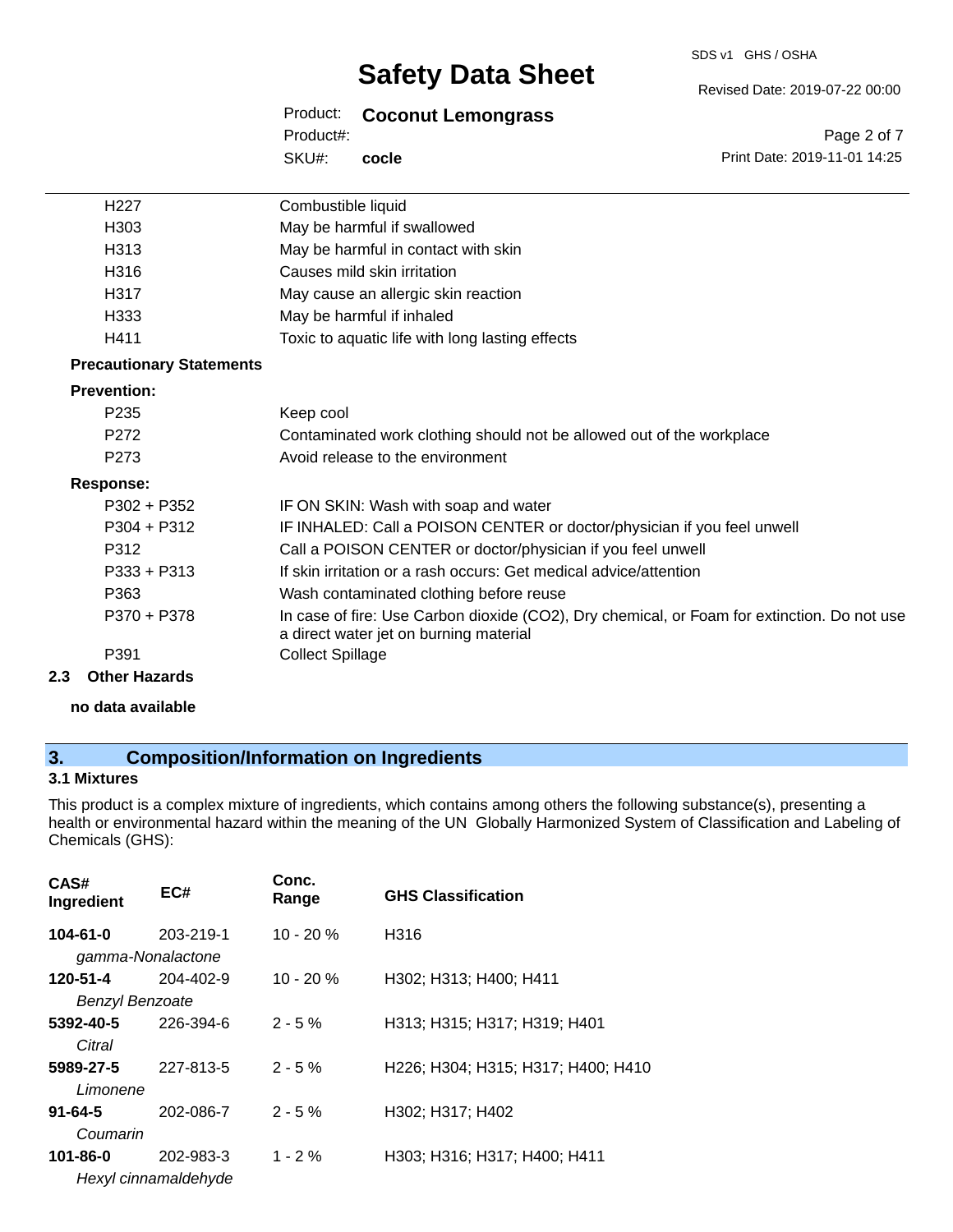SDS v1 GHS / OSHA

Revised Date: 2019-07-22 00:00

|                                       |                            |                                                          |                                                                                                               | Revised Date: 2019-07-22 00:00 |
|---------------------------------------|----------------------------|----------------------------------------------------------|---------------------------------------------------------------------------------------------------------------|--------------------------------|
|                                       |                            | Product:                                                 | <b>Coconut Lemongrass</b>                                                                                     |                                |
|                                       |                            | Product#:                                                |                                                                                                               | Page 3 of 7                    |
|                                       |                            | SKU#:                                                    | cocle                                                                                                         | Print Date: 2019-11-01 14:25   |
| CAS#<br>Ingredient                    | EC#                        | Conc.<br>Range                                           | <b>GHS Classification</b>                                                                                     |                                |
|                                       |                            | See Section 16 for full text of GHS classification codes |                                                                                                               |                                |
|                                       |                            |                                                          | See Section 16 for full text of GHS classification codes which where not shown in section 2                   |                                |
|                                       |                            | Total Hydrocarbon Content (% $w/w$ ) = 4.55              |                                                                                                               |                                |
| 4.                                    | <b>First Aid Measures</b>  |                                                          |                                                                                                               |                                |
| 4.1                                   |                            | Description of first aid measures                        |                                                                                                               |                                |
| Inhalation:                           |                            |                                                          | Remove from exposure site to fresh air and keep at rest.<br>Obtain medical advice.                            |                                |
| <b>Eye Exposure:</b>                  |                            |                                                          | Flush immediately with water for at least 15 minutes.<br>Contact physician if symptoms persist.               |                                |
| <b>Skin Exposure:</b>                 |                            |                                                          | Remove contaminated clothes. Wash thoroughly with water (and soap).<br>Contact physician if symptoms persist. |                                |
| Ingestion:                            |                            |                                                          | Rinse mouth with water and obtain medical advice.                                                             |                                |
| 4.2                                   |                            |                                                          | Most important symptoms and effects, both acute and delayed                                                   |                                |
| <b>Symptoms:</b>                      |                            |                                                          | no data available                                                                                             |                                |
| <b>Risks:</b>                         |                            |                                                          | Refer to Section 2.2 "Hazard Statements"                                                                      |                                |
| 4.3                                   |                            |                                                          | Indication of any immediate medical attention and special treatment needed                                    |                                |
| <b>Treatment:</b>                     |                            |                                                          | Refer to Section 2.2 "Response"                                                                               |                                |
| 5.                                    |                            | <b>Fire-Fighting measures</b>                            |                                                                                                               |                                |
| 5.1                                   | <b>Extinguishing media</b> |                                                          |                                                                                                               |                                |
| Suitable:                             |                            |                                                          | Carbon dioxide (CO2), Dry chemical, Foam                                                                      |                                |
| <b>Unsuitable</b>                     |                            |                                                          | Do not use a direct water jet on burning material                                                             |                                |
| 5.2                                   |                            |                                                          | Special hazards arising from the substance or mixture                                                         |                                |
| <b>During fire fighting:</b>          |                            |                                                          | Water may be ineffective                                                                                      |                                |
| <b>Advice for firefighters</b><br>5.3 |                            |                                                          |                                                                                                               |                                |

Avoid inhalation and contact with skin and eyes. A self-contained breathing apparatus is recommended in case of a major spill.

### **6.2 Environmental precautions**

Keep away from drains, soil, and surface and groundwater.

### **6.3 Methods and materials for containment and cleaning up**

Clean up spillage promptly. Remove ignition sources. Provide adequate ventilation. Avoid excessive inhalation of vapors. Gross spillages should be contained by use of sand or inert powder and disposed of according to the local regulations.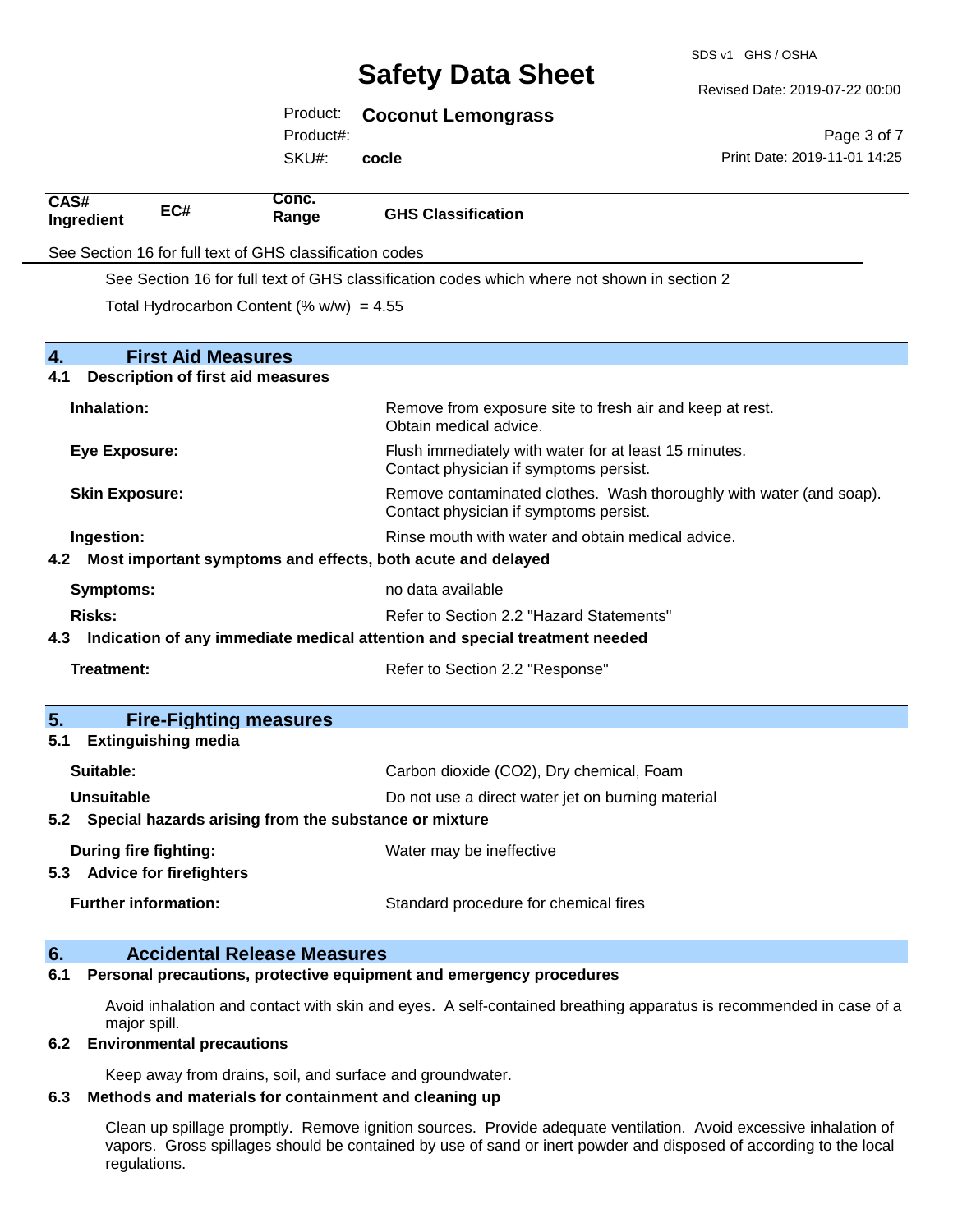SDS v1 GHS / OSHA

Product: **Coconut Lemongrass**

Product#:

SKU#: **cocle** Revised Date: 2019-07-22 00:00

Page 4 of 7 Print Date: 2019-11-01 14:25

#### **6.4 Reference to other sections**

Not Applicable

# **7. Handling and Storage**

### **7.1 Precautions for safe handling**

Apply according to good manufacturing and industrial hygiene practices with proper ventilation. Do not drink, eat or smoke while handling. Respect good personal hygiene.

#### **7.2 Conditions for safe storage, including any incompatibilities**

Store in a cool, dry and ventilated area away from heat sources and protected from light in tightly closed original container. Avoid uncoated metal container. Keep air contact to a minimum.

### **7.3 Specific end uses**

No information available

#### **8. Exposure Controls/Personal Protection**

#### **8.1 Control parameters**

| <b>Exposure Limits:</b><br>Contains no substances with occupational exposure limit values. |  |
|--------------------------------------------------------------------------------------------|--|
|--------------------------------------------------------------------------------------------|--|

**Engineering Controls:** Use local exhaust as needed.

#### **8.2 Exposure controls - Personal protective equipment**

| Eye protection:                | Tightly sealed goggles, face shield, or safety glasses with brow guards and side shields, etc.<br>as may be appropriate for the exposure |
|--------------------------------|------------------------------------------------------------------------------------------------------------------------------------------|
| <b>Respiratory protection:</b> | Avoid excessive inhalation of concentrated vapors. Apply local ventilation where appropriate.                                            |
| <b>Skin protection:</b>        | Avoid Skin contact. Use chemically resistant gloves as needed.                                                                           |

#### **9. Physical and Chemical Properties**

#### **9.1 Information on basic physical and chemical properties**

| Appearance:                  | Liquid                          |  |
|------------------------------|---------------------------------|--|
| Odor:                        | Conforms to Standard            |  |
| Color:                       | Colorless to Yellow Tint (G0-1) |  |
| Viscosity:                   | Liquid                          |  |
| <b>Freezing Point:</b>       | Not determined                  |  |
| <b>Boiling Point:</b>        | Not determined                  |  |
| <b>Melting Point:</b>        | Not determined                  |  |
| <b>Flashpoint (CCCFP):</b>   | 193 F (89.44 C)                 |  |
| <b>Auto flammability:</b>    | Not determined                  |  |
| <b>Explosive Properties:</b> | None Expected                   |  |
| <b>Oxidizing properties:</b> | None Expected                   |  |
| Vapor Pressure (mmHg@20 C):  | 0.0545                          |  |
| %VOC:                        | 0.05                            |  |
| Specific Gravity @ 25 C:     | 0.9530                          |  |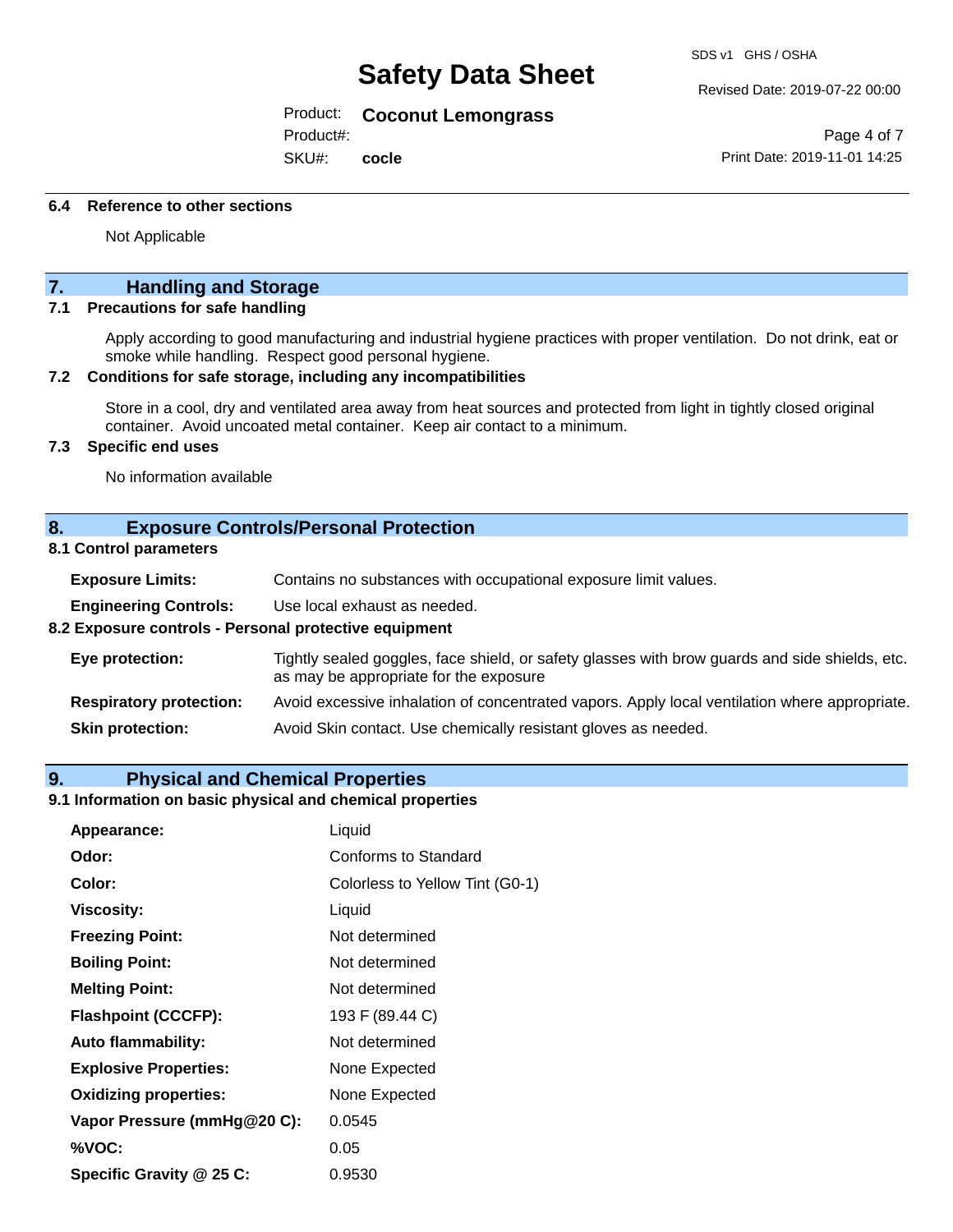#### Revised Date: 2019-07-22 00:00

Product: **Coconut Lemongrass** Product#:

SKU#: **cocle**

Page 5 of 7 Print Date: 2019-11-01 14:25

| <b>Density @ 25 C:</b>   | 0.9500 |  |
|--------------------------|--------|--|
| Refractive Index @ 20 C: | 1.4710 |  |
| Soluble in:              | Oil    |  |

# **10. Stability and Reactivity**

| 10.1 Reactivity                         | None                                               |
|-----------------------------------------|----------------------------------------------------|
| <b>10.2 Chemical stability</b>          | Stable                                             |
| 10.3 Possibility of hazardous reactions | None known                                         |
| <b>10.4 Conditions to avoid</b>         | None known                                         |
| 10.5 Incompatible materials             | Strong oxidizing agents, strong acids, and alkalis |
| 10.6 Hazardous decomposition products   | None known                                         |

## **11. Toxicological Information**

### **11.1 Toxicological Effects**

Acute Toxicity Estimates (ATEs) based on the individual Ingredient Toxicity Data utilizing the "Additivity Formula"

| Acute toxicity - Oral - (Rat) mg/kg                | (LD50: 3501.0419) May be harmful if swallowed            |
|----------------------------------------------------|----------------------------------------------------------|
| Acute toxicity - Dermal - (Rabbit) mg/kg           | (LD50: 3452.7482) May be harmful in contact with skin    |
| Acute toxicity - Inhalation - (Rat) mg/L/4hr       | (LD50: 210.0476) May be harmful if inhaled               |
| <b>Skin corrosion / irritation</b>                 | May be harmful if inhaled                                |
| Serious eye damage / irritation                    | Not classified - the classification criteria are not met |
| <b>Respiratory sensitization</b>                   | Not classified - the classification criteria are not met |
| <b>Skin sensitization</b>                          | May cause an allergic skin reaction                      |
| <b>Germ cell mutagenicity</b>                      | Not classified - the classification criteria are not met |
| Carcinogenicity                                    | Not classified - the classification criteria are not met |
| <b>Reproductive toxicity</b>                       | Not classified - the classification criteria are not met |
| Specific target organ toxicity - single exposure   | Not classified - the classification criteria are not met |
| Specific target organ toxicity - repeated exposure | Not classified - the classification criteria are not met |
| <b>Aspiration hazard</b>                           | Not classified - the classification criteria are not met |

# **12. Ecological Information**

## **12.1 Toxicity**

| <b>Acute acquatic toxicity</b>     | Not classified - the classification criteria are not met |  |
|------------------------------------|----------------------------------------------------------|--|
| <b>Chronic acquatic toxicity</b>   | Toxic to aquatic life with long lasting effects          |  |
| <b>Toxicity Data on soil</b>       | no data available                                        |  |
| <b>Toxicity on other organisms</b> | no data available                                        |  |

**12.2 Persistence and degradability no data available**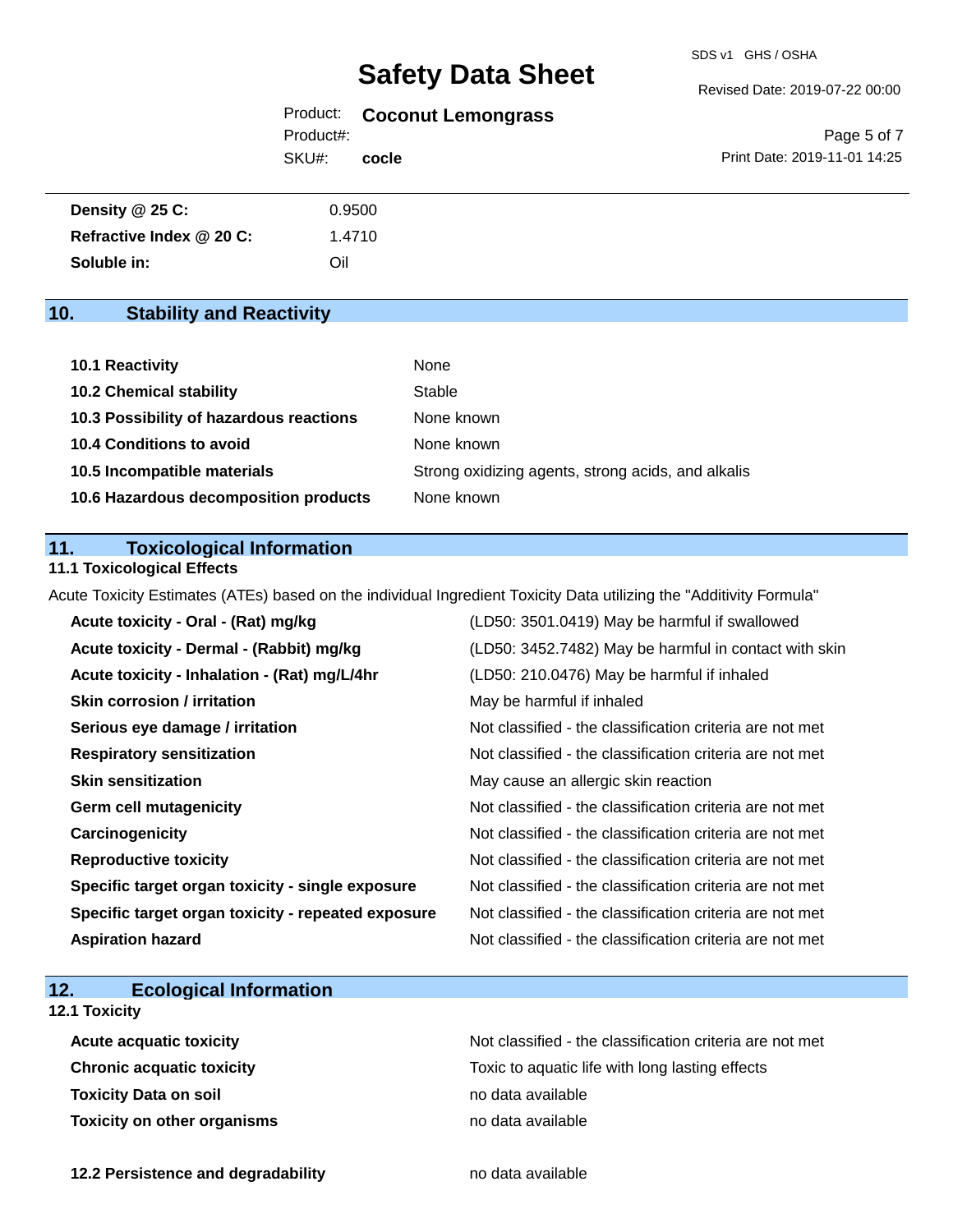SDS v1 GHS / OSHA

#### Revised Date: 2019-07-22 00:00

### Product: **Coconut Lemongrass**

Product#:

SKU#: **cocle**

Page 6 of 7 Print Date: 2019-11-01 14:25

| 12.3 Bioaccumulative potential | no data available |
|--------------------------------|-------------------|
| 12.4 Mobility in soil          | no data available |
| 12.5 Other adverse effects     | no data available |

## **13. Disposal Conditions**

#### **13.1 Waste treatment methods**

Do not allow product to reach sewage systems. Dispose of in accordance with all local and national regulations. Send to a licensed waste management company.The product should not be allowed to enter drains, water courses or the soil. Do not contaminate ponds, waterways or ditches with chemical or used container.

## **14. Transport Information**

| <b>Marine Pollutant</b>                                       | Yes. Ingredient of greatest environmental impact:<br>5989-27-5 : (2 - 5 %) : Limonene |              |                                     |                 |               |
|---------------------------------------------------------------|---------------------------------------------------------------------------------------|--------------|-------------------------------------|-----------------|---------------|
| Regulator                                                     |                                                                                       | <b>Class</b> | <b>Pack Group</b>                   | <b>Sub Risk</b> | UN-nr.        |
| U.S. DOT (Non-Bulk)                                           |                                                                                       |              | Not Regulated - Not Dangerous Goods |                 |               |
| <b>Chemicals NOI</b>                                          |                                                                                       |              |                                     |                 |               |
| <b>ADR/RID (International Road/Rail)</b>                      |                                                                                       |              |                                     |                 |               |
| <b>Environmentally Hazardous</b><br>Substance, Liquid, n.o.s. |                                                                                       | 9            | Ш                                   |                 | UN3082        |
| <b>IATA (Air Cargo)</b>                                       |                                                                                       |              |                                     |                 |               |
| <b>Environmentally Hazardous</b><br>Substance, Liquid, n.o.s. |                                                                                       | 9            | Ш                                   |                 | <b>UN3082</b> |
| IMDG (Sea)                                                    |                                                                                       |              |                                     |                 |               |
| <b>Environmentally Hazardous</b><br>Substance, Liquid, n.o.s. |                                                                                       | 9            | Ш                                   |                 | <b>UN3082</b> |

| 15.<br><b>Regulatory Information</b>      |                                                              |  |  |
|-------------------------------------------|--------------------------------------------------------------|--|--|
| <b>U.S. Federal Regulations</b>           |                                                              |  |  |
| <b>TSCA (Toxic Substance Control Act)</b> | All components of the substance/mixture are listed or exempt |  |  |
| 40 CFR(EPCRA, SARA, CERCLA and CAA)       | This product contains NO components of concern.              |  |  |
| <b>U.S. State Regulations</b>             |                                                              |  |  |
| <b>California Proposition 65 Warning</b>  | This product contains the following components:              |  |  |
| 123-35-3(NF 204-622-5 0.01 - 0.1%         | beta-Myrcene (Natural Source)                                |  |  |
| <b>Canadian Regulations</b>               |                                                              |  |  |
| <b>DSL</b>                                | 100.00% of the components are listed or exempt.              |  |  |
|                                           |                                                              |  |  |

## **16. Other Information**

### **GHS H-Statements referred to under section 3 and not listed in section 2**

| H226 : Flammable liquid and vapour                  | H302 : Harmful if swallowed   |
|-----------------------------------------------------|-------------------------------|
| H304 : May be fatal if swallowed and enters airways | H315 : Causes skin irritation |